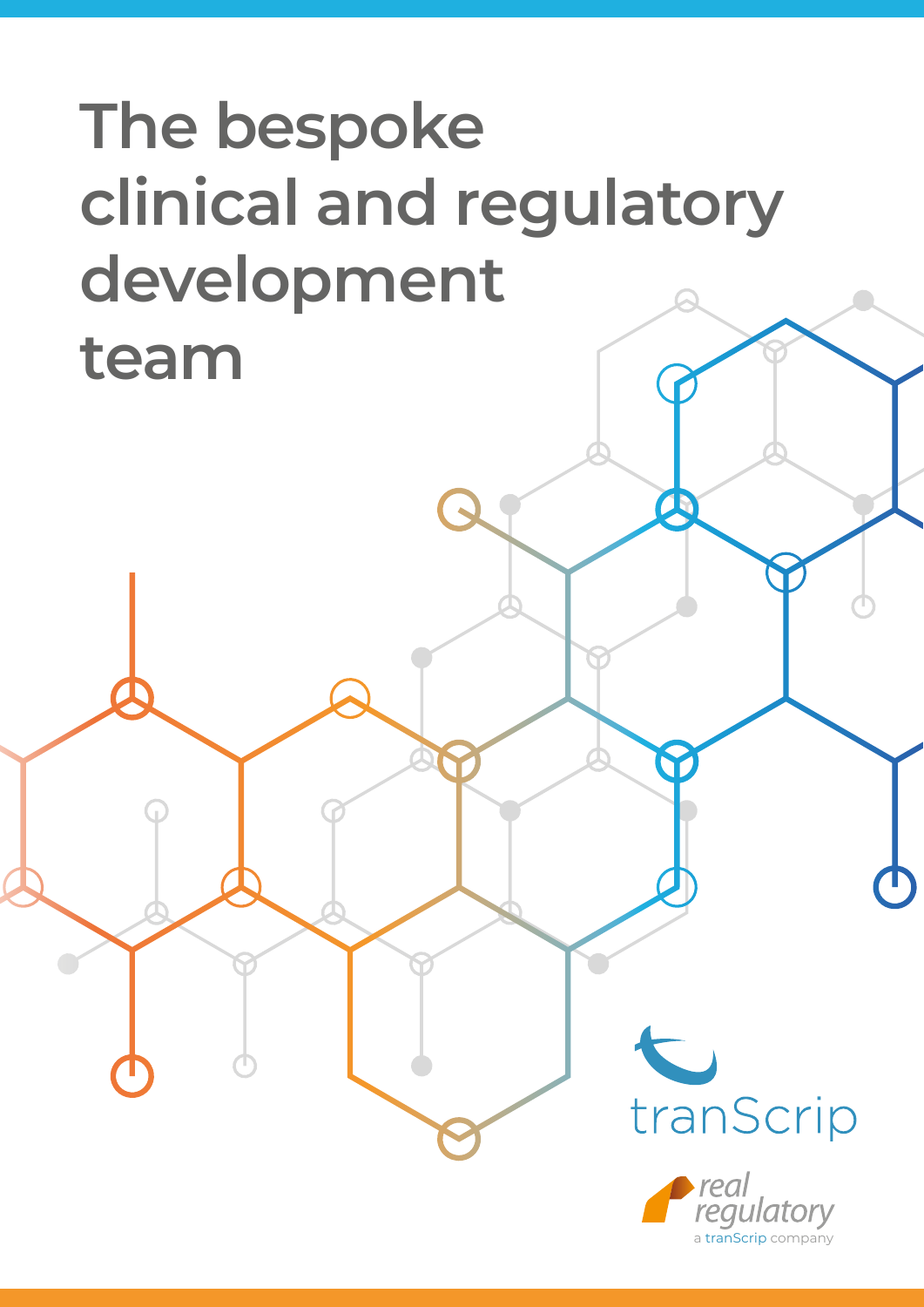**tranScrip and real regulatory, now operating as one company, are a leading contract drug development organisation which supports the entire lifecycle of medicines, medical devices and combination products.**

#### **REGULATORY**

**SME Status for EMA fee incentives**

**Orphan Designations and ATMP Classifications**

**PIPs/PSPs and Agency meetings**

**IND, CTA, NDA and MAA preparation and** 



# **EARLY DEVELOPMENT**

**submission Strategy, planning and non-clinical efficacy and safety evaluation**

> **Clin pharm study design and oversight**

> > **PK/PD modelling and assessment**

> > > **Formulation development**

### **CLINICAL DEVELOPMENT**

**Extensive therapeutic area knowledge**

**Selection and oversight of CROs**

**Complete medical and clinical operations support**

**Drug safety and risk management planning**

tranScrip

## **MEDICAL AFFAIRS AND COMMERCIAL**

**Target Product Profile evaluation**

**Launch preparation and training**

**Lifecycle management planning**

**Strategic commercial assessments**